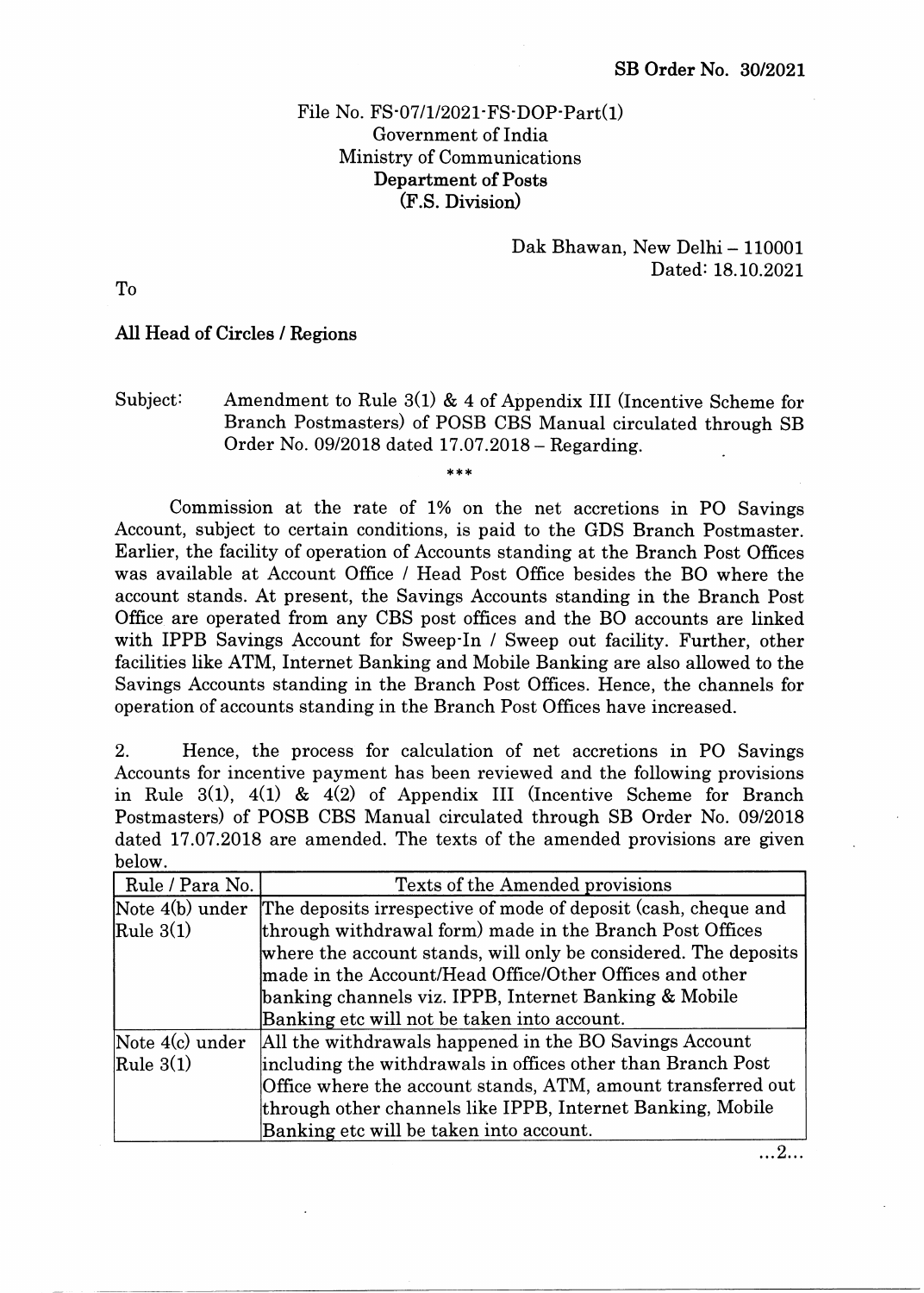| Rule / Para No. | Texts of the Amended provisions                                                                                                                                                                                                                                                                                                                                                                                                                                                |  |  |  |  |  |
|-----------------|--------------------------------------------------------------------------------------------------------------------------------------------------------------------------------------------------------------------------------------------------------------------------------------------------------------------------------------------------------------------------------------------------------------------------------------------------------------------------------|--|--|--|--|--|
| 4(1)            | The GDS Branch Postmaster who is eligible for the commission<br>under the scheme will prepare in the month of April each year<br>a bill in the following form in respect of the preceding financial<br>year and submit the same to the Head/Account office duly<br>entered in the BO daily account. While preparing the bill, the<br>instructions at Note 4 under Rule 3(1) shall be followed.                                                                                 |  |  |  |  |  |
| 4(2)            | In the account/Head Office, the SB counter Assistant will check<br>the bill received from the GDS Branch/Sub Office in order to<br>ensure that it has been correctly prepared and fill the amount<br>of withdrawals in the bill. The amount of deposits will be<br>verified from the BO summaries of preceding year. For this<br>purpose the total amount of monthly deposits and withdrawals<br>will be worked out from the BO summaries by the<br>$\rm Account/Head$ office. |  |  |  |  |  |
|                 | Note 1: The Branch Post Offices will not be having the<br>withdrawals transactions happened in office other than the<br>BOs, ATM, IPPB, Internet Banking and Mobile Banking.<br>Hence, the Postmaster of the Account Office will generate the<br>withdrawal transactions of BOs in CSI SAP Module using the<br>TCode fagll03, by giving the inputs viz. GL Code 8800100010,<br>Period, Profit Centre of the BO concerned.                                                      |  |  |  |  |  |
|                 | Note 2: The Postmaster will fill the withdrawal amount and net<br>deposit for each month in the bill sent by the Branch<br>Postmaster, as per the report generated in CSI SAP and<br>calculate the net accretions. After verifying the deposits<br>amount shown by the Branch Postmaster, the Postmaster of<br>the Account Office will pass the payment.                                                                                                                       |  |  |  |  |  |

3. The PROFORMA prescribed in Rule 4(1) of Appendix III (Incentive Scheme for Branch Postmasters) of POSB CBS Manual is also amended and the amended PROFORMA is annexed herewith.

4. The above amended provisions will be applicable in cage of all unpaid incentive claims. The claims of incentive / commission on net accretions already paid to the GDS Branch Postmaster shall not be re-opened/revised due to the above amendments.

5. This may be circulated to all the Post Offices for information and necessary actions.

6. This is issued with the approval of the Competent Authority.

\

(T C VAJAYAN) Asst. Director (SB-I)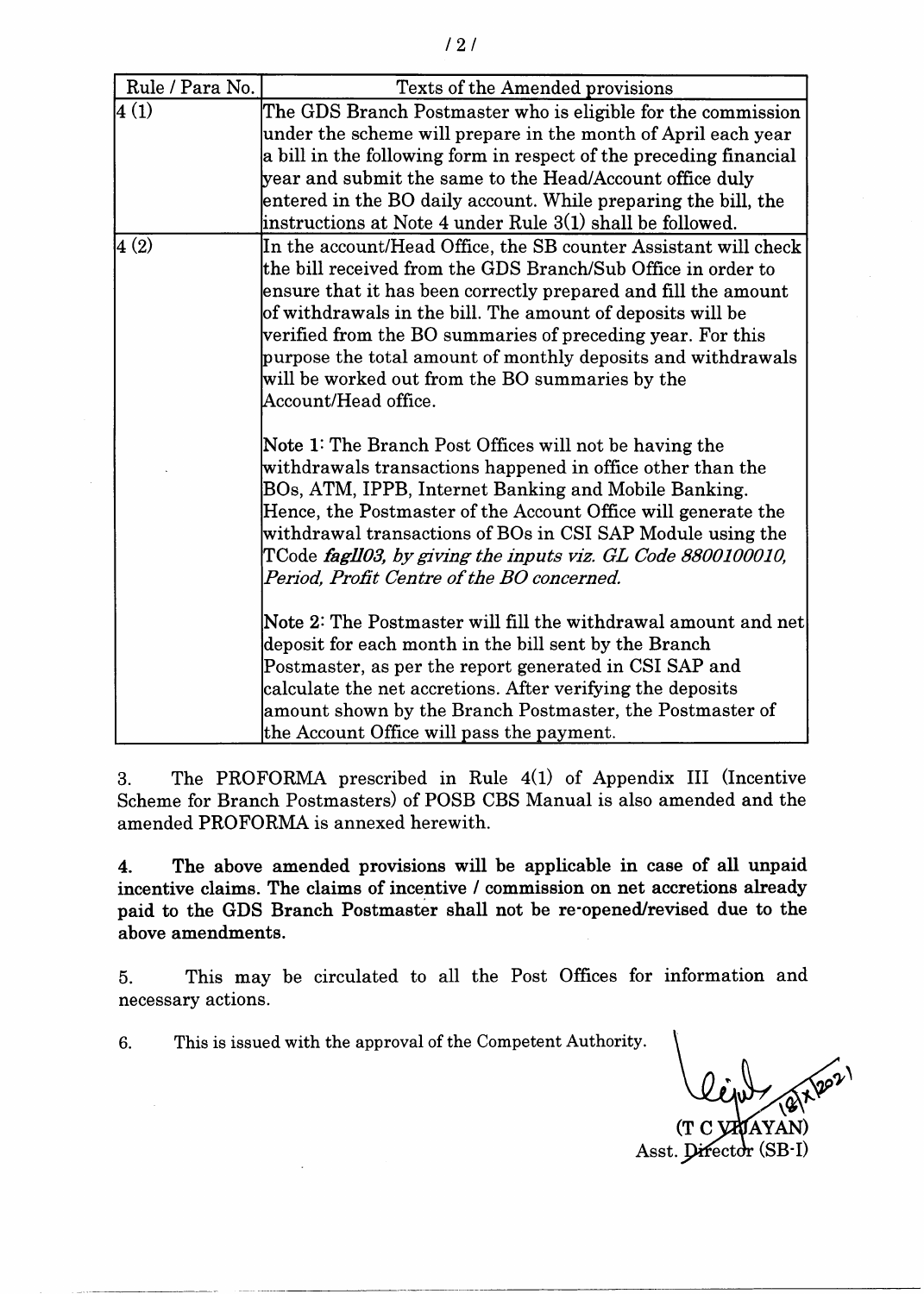Copy to:-

- 1. Sr. PPS to Secretary (Posts)
- 2. Sr. PS to Director General (Postal Services)
- 3. PPS/ PS to Addl. DG (Co'ordination) / Member (Banking) / Member (O) / Member (P) / Member (Planning & HRD) / Member (PLD / Member (Tech) /AS & FA
- 4. Addl. Director General, APS, New Delhi
- 5. Chief General Manager, BD Directorate / Parcel Directorate / PLI Directorate
- 6. Sr. Deputy Director General (Vig) & CVO) / Sr. Deputy Director General (PAF)
- 7. Director, RAKNPA / CGM, CEPT / Directors of all PTCs.
- 8. Director General P & T (Audit), Civil Lines, New Delhi
- 9. Secretary, Postal Services Board/ All Deputy Directors General
- 10.All General Managers (Finance) / Directors Postal Accounts / DDAP
- 11. Chief Engineer (Civil), Postal Directorate
- 12.All recogrized Federations / Unions / Associations
- 13.The Under Secretary, MOF (DEA, NS'II Section, North Block, New Delhi.
- 14.The Joint Director & HOD, National Savings Institute, ICCW Building, 4 Deendayal Upadhyay Marg, New Delhi<sup>-110002</sup>
- 15.GM, CEPT, Mysuru ' for uploading the order on the India Post website.

16.Guard File

C (t  $\text{A}$ sst $\text{Dir}$ ector (SB-I)